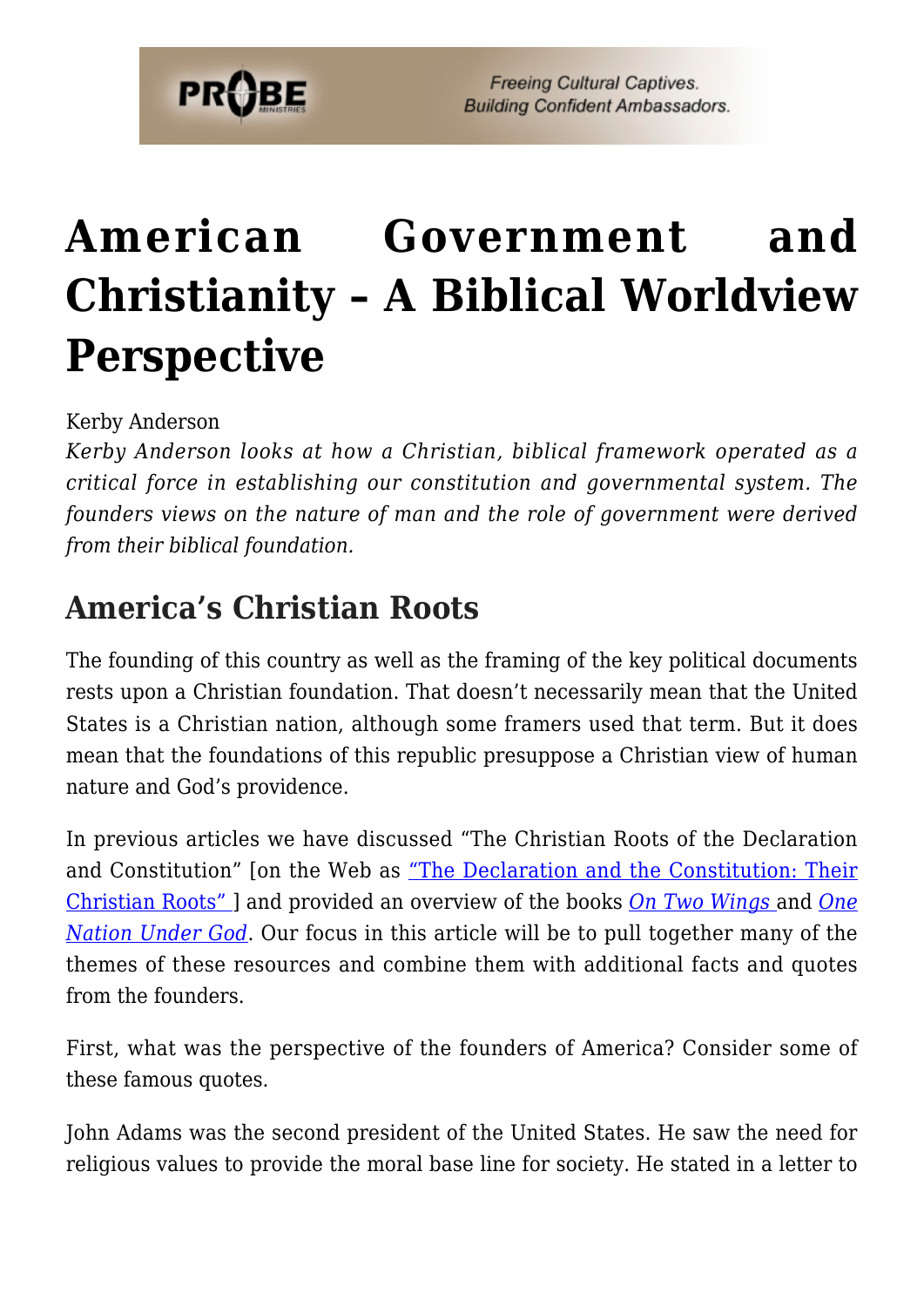

#### the officers of the First Brigade of the Third Division of the Militia of Massachusetts:

*We have no government armed with power capable of contending with human passions unbridled by morality and religion. Avarice, ambition, revenge, or gallantry, would break the strongest cords of our Constitution as a whale goes through a net. Our Constitution was made only for a moral and religious people. It is wholly inadequate to the government of any other[.{1}](#page--1-0)*

In fact, John Adams wasn't the only founding father to talk about the importance of religious values. Consider this statement from George Washington during his Farewell Address:

*And let us with caution indulge the supposition, that morality can be maintained without religion. Whatever may be conceded to the influence of refined education on minds of peculiar structure, reason and experience both forbid us to expect that national morality can prevail in exclusion of religious principle.[{2}](#page--1-0)*

Two hundred years after the establishment of the Plymouth colony in 1620, Americans gathered at that site to celebrate its bicentennial. Daniel Webster was the speaker at this 1820 celebration. He reminded those in attendance of this nation's origins:

*Let us not forget the religious character of our origin. Our fathers were brought hither by their high veneration for the Christian religion. They journeyed by its light, and labored in its hope. They sought to incorporate its principles with the elements of their society, and to diffuse its influence through all their institutions, civil, political, or literary.[{3}](#page--1-0)*

Religion, and especially the Christian religion, was an important foundation to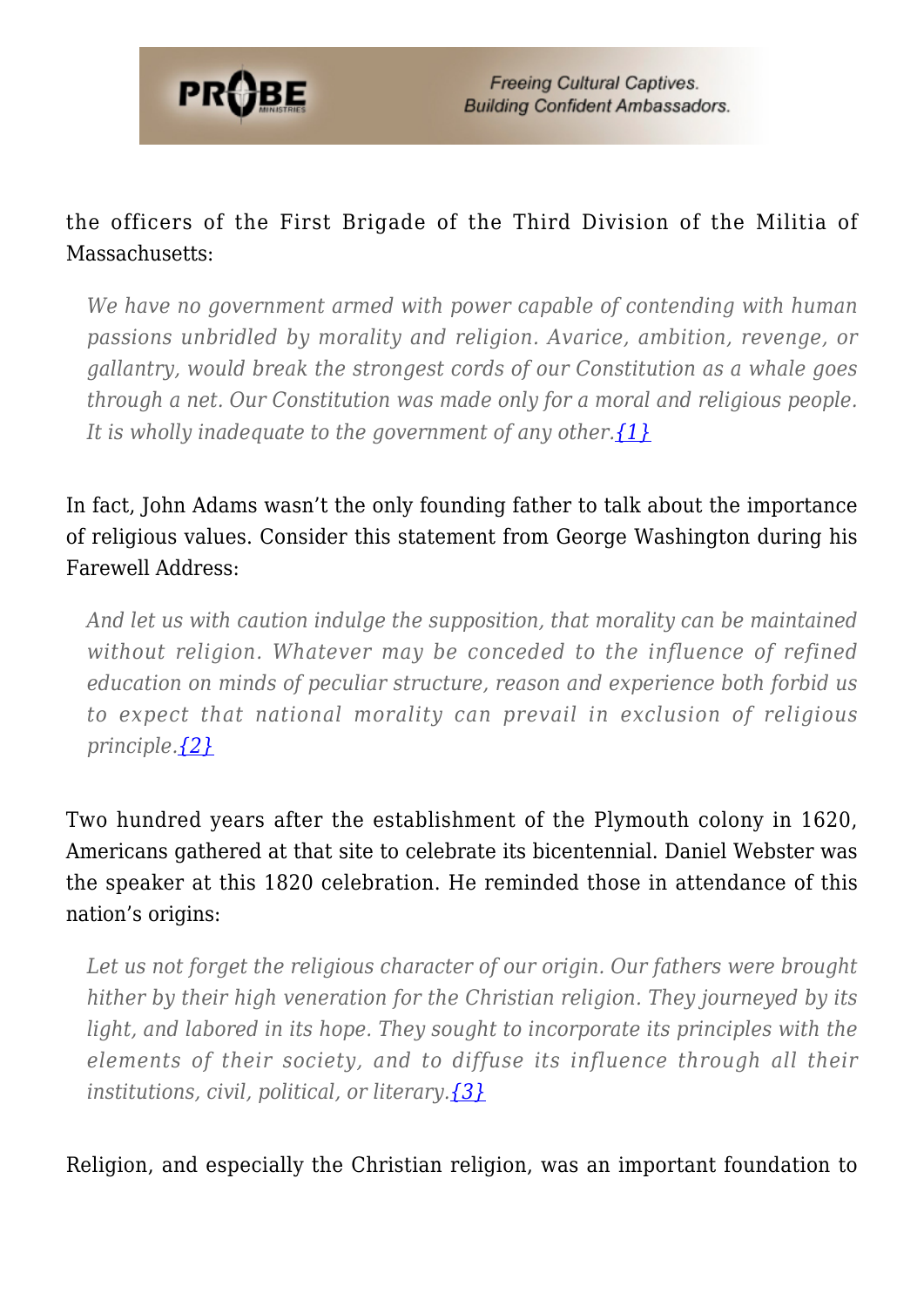

**Freeing Cultural Captives. Building Confident Ambassadors.** 

this republic.

# **Christian Character**

It is clear that the framers of this new government believed that the people should elect and support leaders with character and integrity. George Washington expressed this in his Farewell Address when he said, "Of all the dispositions and habits which lead to political prosperity, Religion and Morality are indispensable supports."

Benjamin Rush talked about the religious foundation of the republic that demanded virtuous leadership. He said that, "the only foundation for a useful education in a republic is to be laid on the foundation of religion. Without this there can be no virtue, and without virtue there can be no liberty, and liberty is the object and life of all republican governments." $\{4\}$ 

#### He went on to explain that

*A Christian cannot fail of being a republican . . . for every precept of the Gospel inculcates those degrees of humility, self- denial, and brotherly kindness which are directly opposed to the pride of monarchy. . . . A Christian cannot fail of being useful to the republic, for his religion teaches him that no man "liveth to himself." And lastly a Christian cannot fail of being wholly inoffensive, for his religion teaches him in all things to do to others what he would wish, in like circumstances, they should do to him[.{5}](#page--1-0)*

Daniel Webster understood the importance of religion, and especially the Christian religion, in this form of government. In his famous Plymouth Rock speech of 1820 he said,

*Lastly, our ancestors established their system of government on morality and religious sentiment. Moral habits, they believed, cannot safely be trusted on any*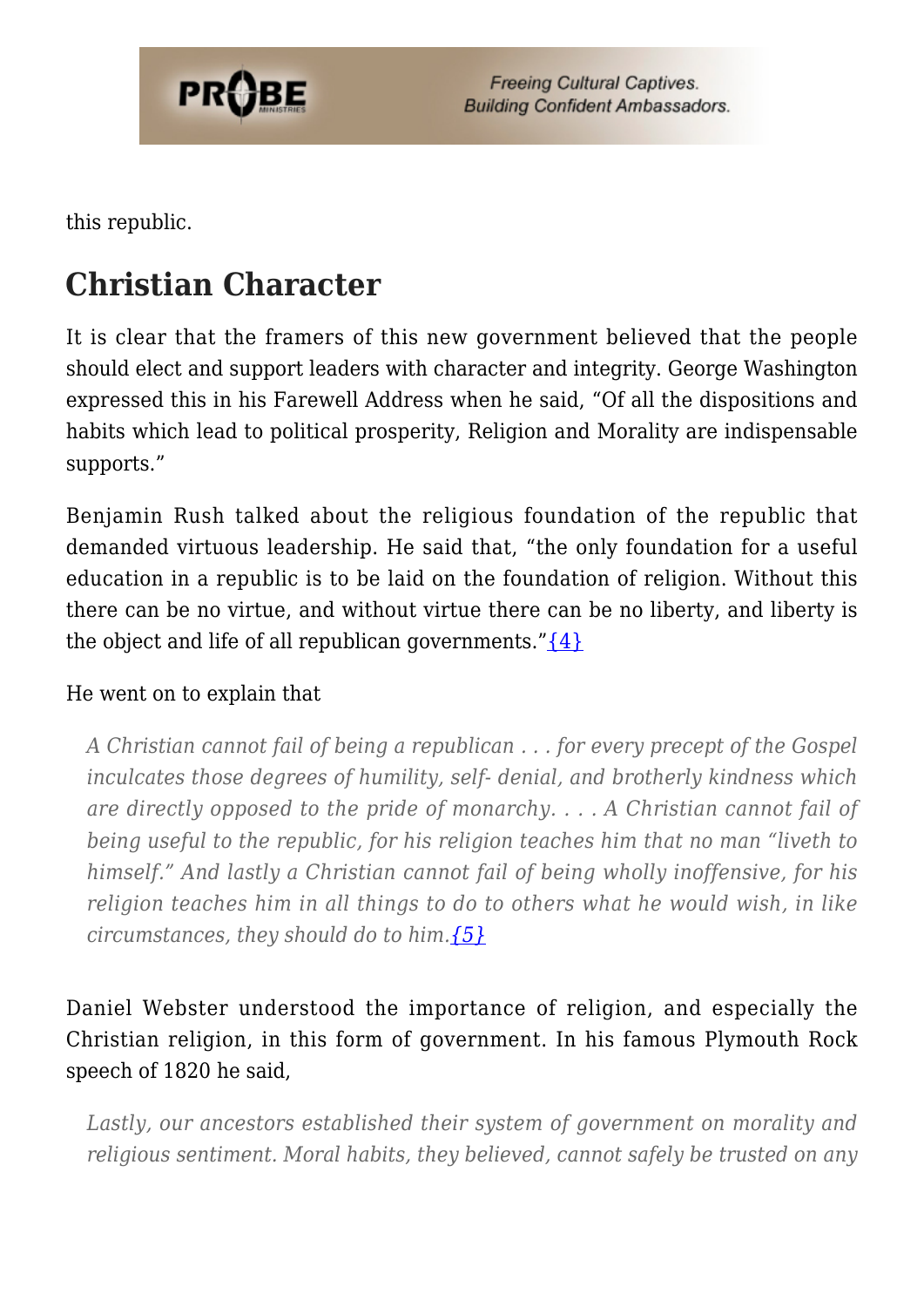**PROBE** 

*other foundation than religious principle, nor any government be secure which is not supported by moral habits. . . .Whatever makes men good Christians, makes them good citizens.[{6}](#page--1-0)*

John Jay was one of the authors of the Federalist Papers and became America's first Supreme Court Justice. He also served as the president of the American Bible Society. He understood the relationship between government and Christian values. He said, "Providence has given to our people the choice of their rulers, and it is the duty, as well as the privilege and interest of our Christian nation to select and prefer Christians for their rulers." ${7}$ }

William Penn writing the *Frame of Government* for his new colony said, "Government, like clocks, go from the motion men give them; and as governments are made and moved by men, so by them they are ruined too. Wherefore governments rather depend upon men, than men upon governments. Let men be good, and the government cannot be bad." ${8}$ 

The founders believed that good character was vital to the health of the nation.

# **New Man**

Historian C. Gregg Singer traces the line of influence from the seventeenth century to the eighteenth century in his book, *A Theological Interpretation of American History*. He says,

*Whether we look at the Puritans and their fellow colonists of the seventeenth century, or their descendants of the eighteenth century, or those who framed the Declaration of Independence and the Constitution, we see that their political programs were the rather clear reflection of a consciously held political philosophy, and that the various political philosophies which emerged among the American people were intimately related to the theological developments which were taking place. . . . A Christian world and life view*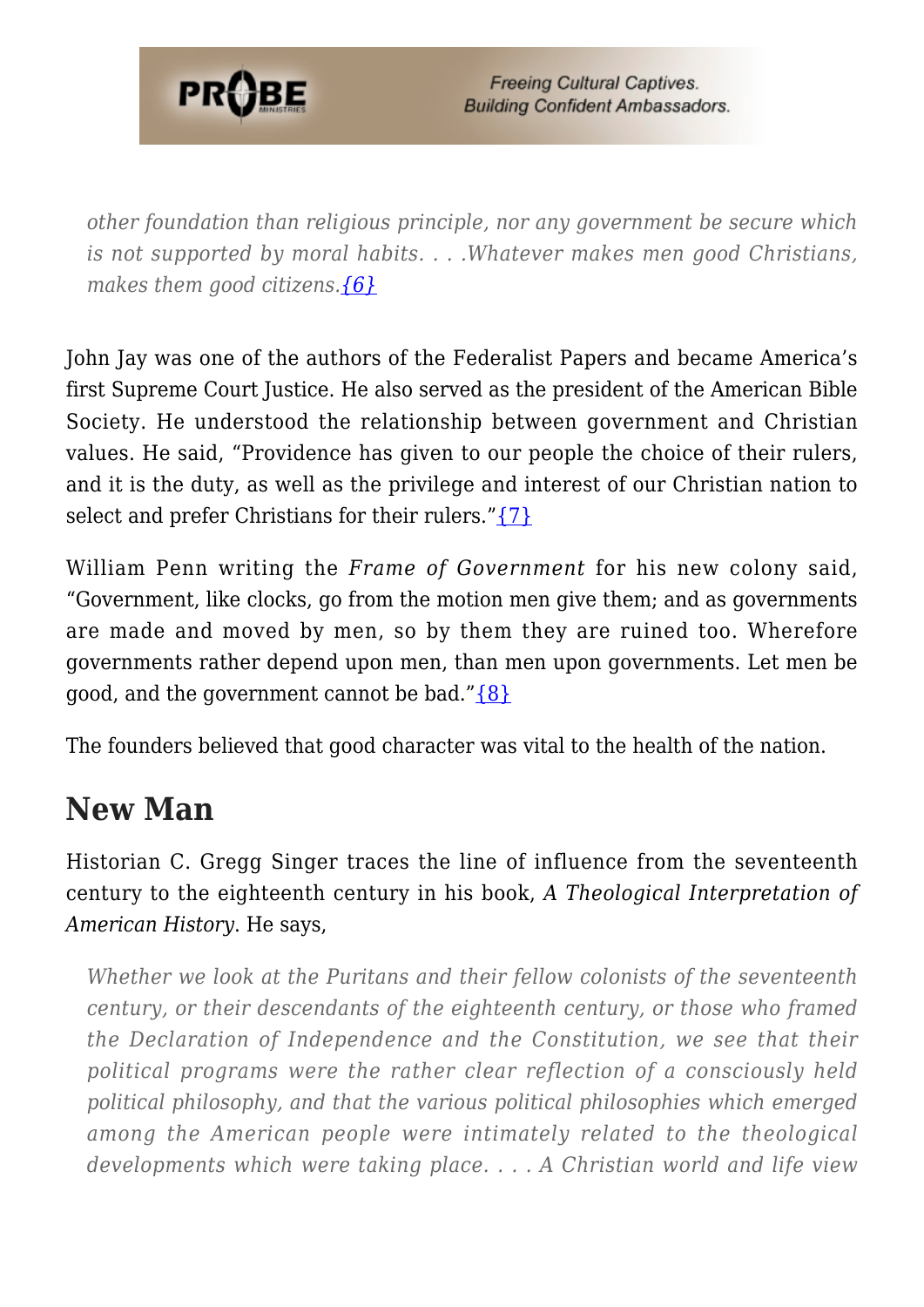

*furnished the basis for this early political thought which guided the American people for nearly two centuries and whose crowning lay in the writing of the Constitution of 1787[.{9}](#page--1-0)*

Actually, the line of influence extends back even further. Historian Arnold Toynbee, for example, has written that the American Revolution was made possible by American Protestantism. Page Smith, writing in the *Religious Origins of the American Revolution*, cites the influence of the Protestant Reformation. He believes that

*The Protestant Reformation produced a new kind of consciousness and a new kind of man. The English Colonies in America, in turn, produced a new unique strain of that consciousness. It thus follows that it is impossible to understand the intellectual and moral forces behind the American Revolution without understanding the role that Protestant Christianity played in shaping the ideals, principles and institutions of colonial America.[{10}](#page--1-0)*

Smith argues that the American Revolution "started, in a sense, when Martin Luther nailed his 95 theses to the church door at Wittenburg." It received "its theological and philosophical underpinnings from John Calvin's *Institutes of the Christian Religion* and much of its social theory from the Puritan Revolution of 1640-1660[.{11}](#page--1-0)

Most people before the Reformation belonged to classes and social groups which set the boundaries of their worlds and established their identities. The Reformation, according to Smith, changed these perceptions. Luther and Calvin, in a sense, created a re- formed individual in a re-formed world.

Key to this is the doctrine of the priesthood of the believer where each person is "responsible directly to God for his or her own spiritual state…. The individuals who formed the new congregations established their own churches, chose their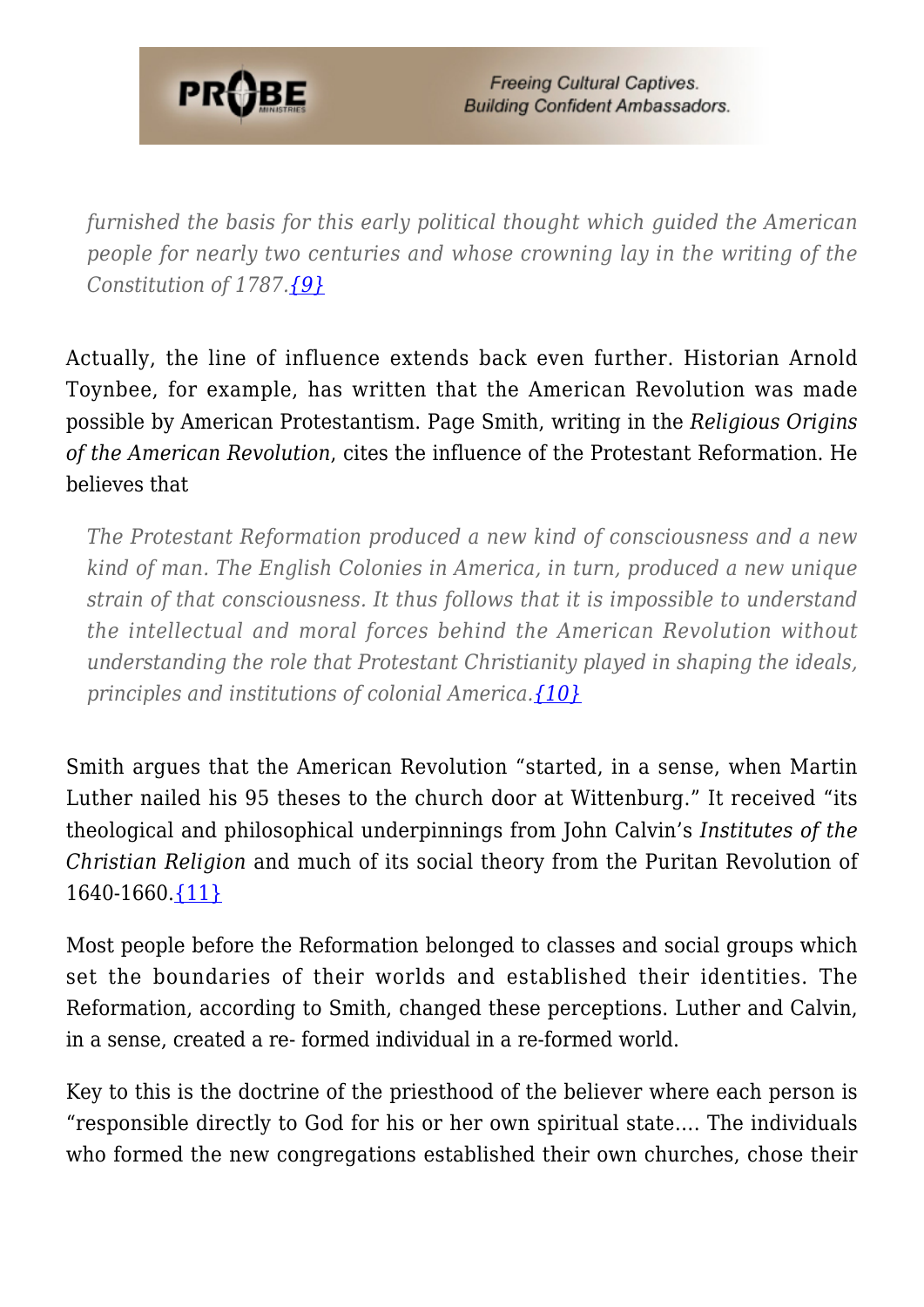

own ministers, and managed their own affairs without reference to an ecclesiastical hierarchy."[{12}](#page--1-0)

These re-formed individuals began to change their world including their view of government and authority.

# **Declaration of Independence**

Let's look at the Christian influence on the Declaration of Independence. Historian Page Smith points out that Thomas Jefferson was not only influenced by secular philosophers, but was also influenced by the Protestant Reformation. He says,

*Jefferson and other secular-minded Americans subscribed to certain propositions about law and authority that had their roots in the Protestant Reformation. It is a scholarly common-place to point out how much Jefferson (and his fellow delegates to the Continental Congress) were influenced by Locke. Without disputing this we would simply add that an older and deeper influence — John Calvin — was of more profound importance.[{13}](#page--1-0)*

Another important influence was William Blackstone. Jefferson drew heavily on the writings of this highly respected jurist. In fact, Blackstone's *Commentaries on the Laws of England* were among Jefferson's most favorite books.

In his section on the "Nature of Laws in General," Blackstone wrote, "as man depends absolutely upon his Maker for everything, it is necessary that he should, in all points, conform to his Maker's will. This will of his Maker is called the law of nature." $\{14\}$ 

In addition to the law of nature, the other source of law is from divine revelation. "The doctrines thus delivered we call the revealed or divine law, and they are to be found only in the Holy Scriptures." According to Blackstone, all human laws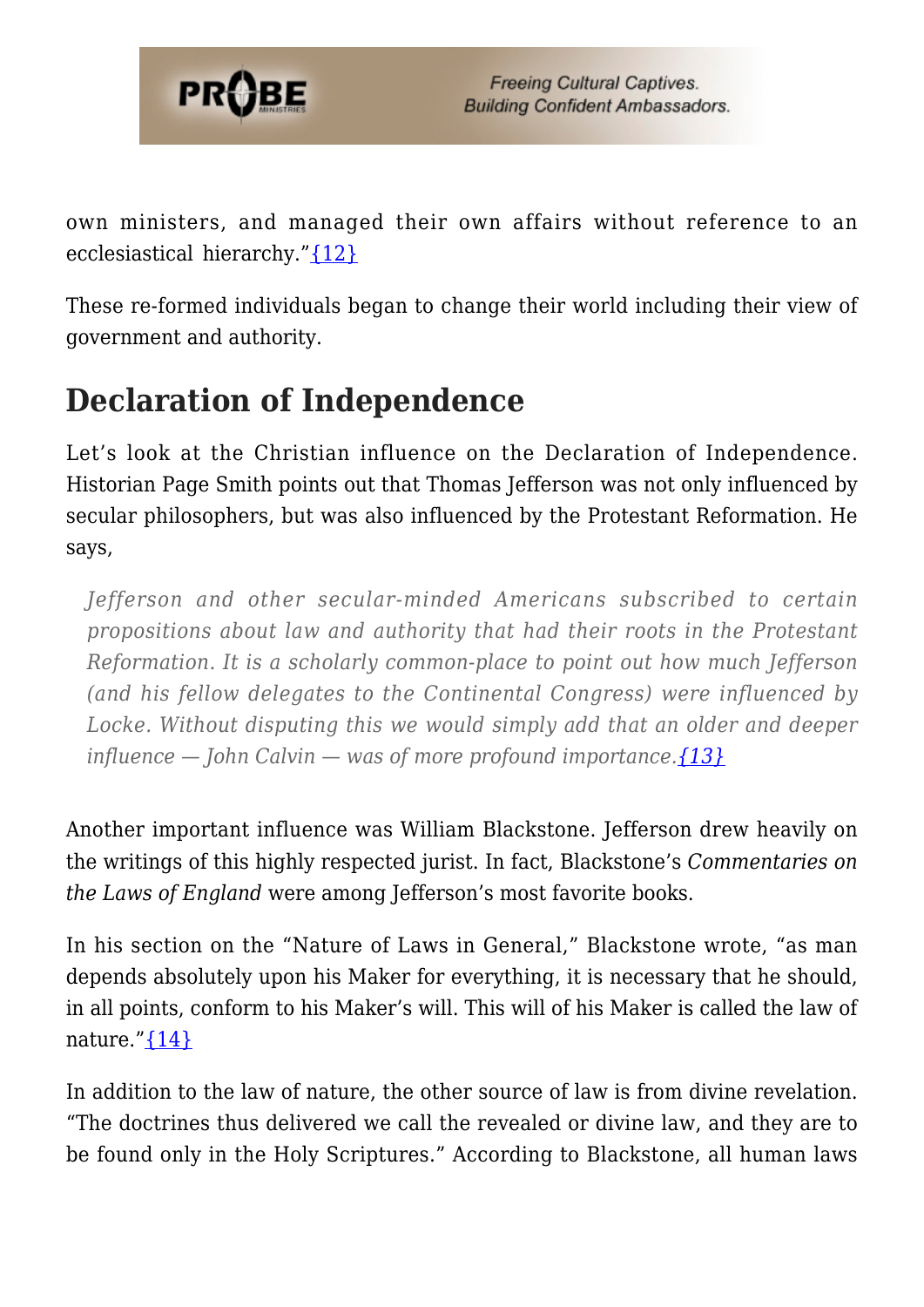

depended either upon the law of nature or upon the law of revelation found in the Bible: "Upon these two foundations, the law of nature and the law of revelation, depend all human laws."[{15}](#page--1-0)

Samuel Adams argues in "The Rights of the Colonists" that they had certain rights. "Among the natural Rights of the Colonists are these: First, a Right to Life; second, to Liberty; third, to Property; . . . and in the case of intolerable oppression, civil or religious, to leave the society they belong to, and enter into another. When men enter into society, it is by voluntary consent." $\{16\}$  This concept of natural rights also found its way into the Declaration of Independence and provided the justification for the American Revolution.

The Declaration was a bold document, but not a radical one. The colonists did not break with England for "light and transient causes." They were mindful that they should be "in subjection to governing authorities" which "are established by God" (Rom. 13:1). Yet when they suffered from a "long train of abuses and usurpations," they believed that "it is the right of the people to alter or abolish [the existing government] and to institute a new government."

## **Constitution**

The Christian influence on the Declaration is clear. What about the Constitution?

James Madison was the chief architect of the Constitution as well as one of the authors of the *Federalist Papers*. It is important to note that as a youth, he studied under a Scottish Presbyterian, Donald Robertson. Madison gave the credit to Robertson for "all that I have been in life." $\{17\}$  Later he was trained in theology at Princeton under the Reverend John Witherspoon. Scholars believe that Witherspoon's Calvinism (which emphasized the fallen nature of man) was an important source for Madison's political ideas. ${18}$ 

The Constitution was a contract between the people and had its origins in American history a century earlier: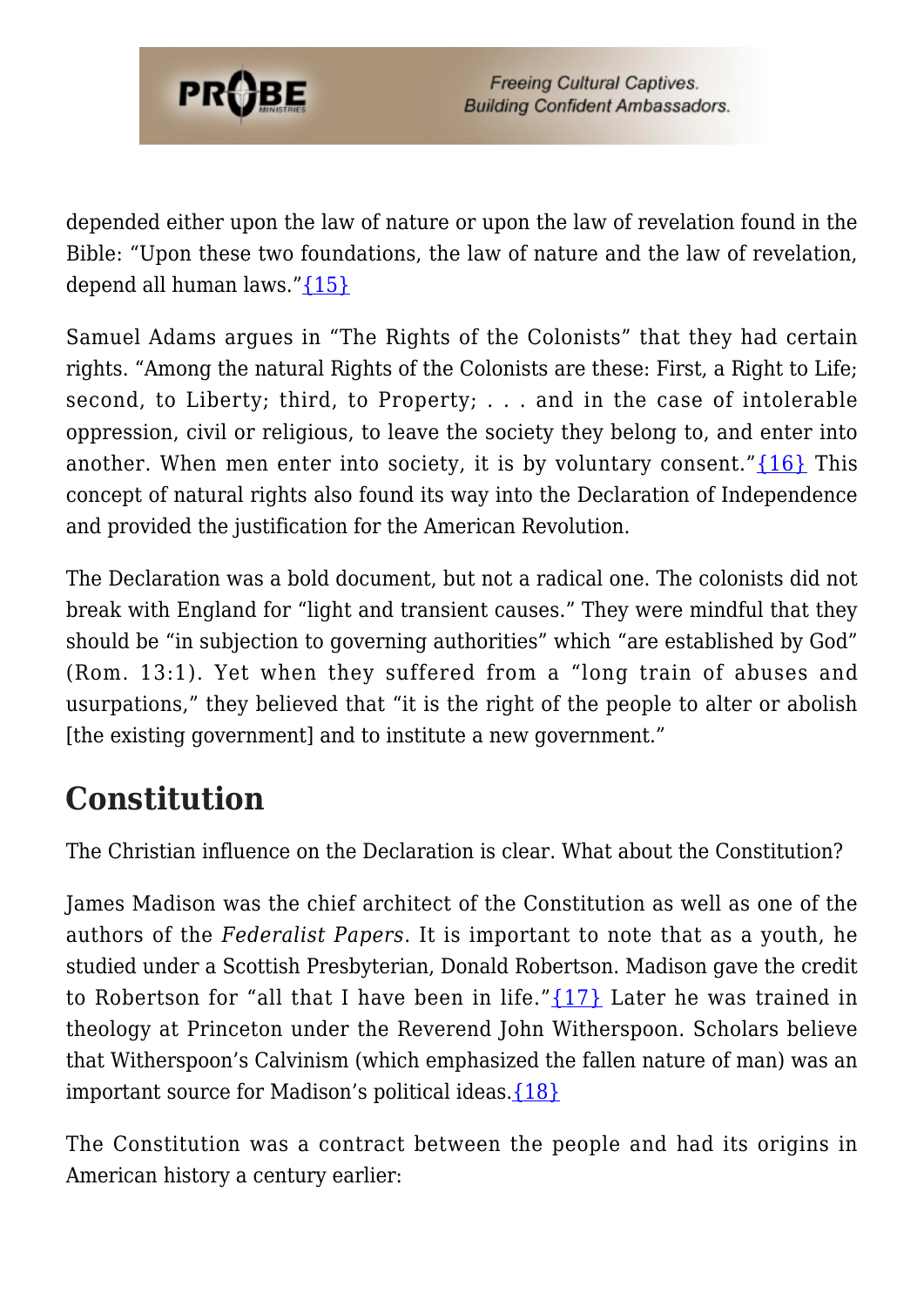

*One of the obvious by-products [of the Reformation] was the notion of a contract entered into by two people or by the members of a community amongst themselves that needed no legal sanctions to make it binding. This concept of the Reformers made possible the formation of contractuals or, as the Puritans called them, "covenanted" groups formed by individuals who signed a covenant or agreement to found a community. The most famous of these covenants was the Mayflower Compact. In it the Pilgrims formed a "civil body politic," and promised to obey the laws their own government might pass. In short, the individual Pilgrim invented on the spot a new community, one that would be ruled by laws of its making[.{19}](#page--1-0)*

Historian Page Smith believes, "The Federal Constitution was in this sense a monument to the reformed consciousness. This new sense of time as potentiality was a vital element in the new consciousness that was to make a revolution and, what was a good deal more difficult, form a new nation." $\{20\}$ 

Preaching and teaching within the churches provided the justification for the revolution and the establishment of a new nation. Alice Baldwin, writing in *The New England Clergy and the American Revolution*, says,

*The teachings of the New England ministers provide one line of unbroken descent. For two generations and more New Englanders had . . . been taught that these rights were sacred and came from God and that to preserve them they had a legal right of resistance and, if necessary a right to . . . alter and abolish governments and by common consent establish new ones[.{21}](#page--1-0)*

Christian ideas were important in the founding of this republic and the framing of our American governmental institutions. And I believe they are equally important in the maintenance of that republic.

**Notes**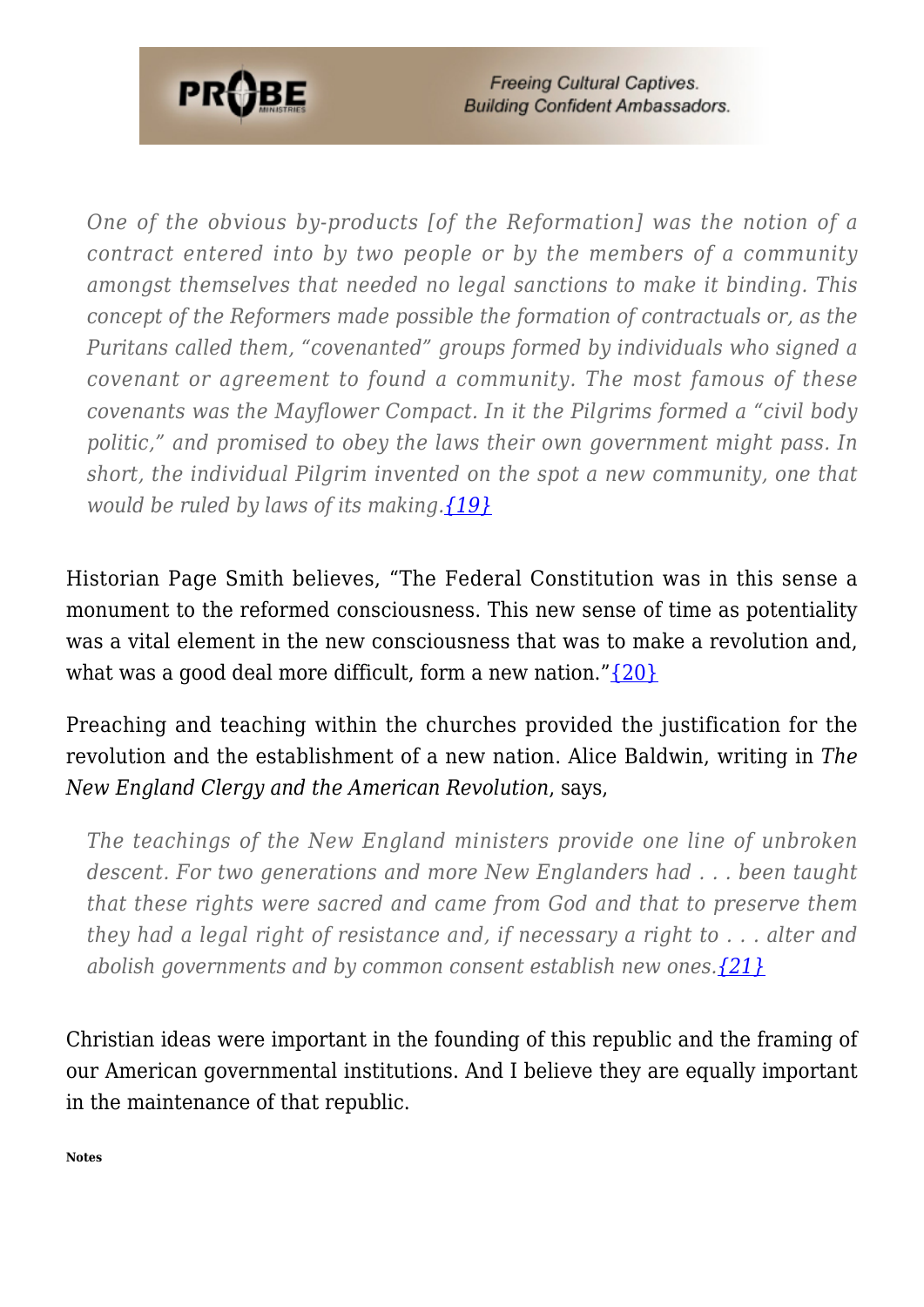1. John Adams, October 11, 1798, in a letter to the officers of the First Brigade of the Third Division of the Militia of Massachusetts. Charles Francis Adams, ed., *The Works of John Adams – Second President of the United States: with a Life of the Author, Notes, and Illustration* (Boston: Little, Brown, & Co., 1854), Vol. IX, 228-229.

2. George Washington, Farewell Address (September 19, 1796). Address of George Washington, President of the United States, and Late Commander in Chief of the American Army. To the People of the United States, Preparatory to His Declination.

3. Daniel Webster, December 22, 1820. *The Works of Daniel Webster* (Boston: Little, Brown and Company, 1853), Vol. I, 48.

4. Benjamin Rush, "Thoughts upon the Mode of Education Proper in a Republic," Early American Imprints. *Benjamin Rush, Essays, Literary, Moral and Philosophical* (Philadelphia: Thomas and Samuel F. Bradford, 1798), 8. 5. Ibid.

6. Webster, *The Works of Daniel Webster,* 22ff.

7. John Jay, October 12, 1816, in *The Correspondence and Public Papers of John Jay,* Henry P. Johnston, ed., (New York: G.P Putnam & Sons, 1893; reprinted NY: Burt Franklin, 1970), Vol. IV, 393.

8. William Penn, April 25, 1682, in the preface of his Frame of Government of Pennsylvania. A Collection of Charters and Other Public Acts Relating to the Province of Pennsylvania (Philadelphia: B. Franklin, 1740), 10-12.

9. C. Gregg Singer, *A Theological Interpretation of American History* (Nutley, NJ: The Craig Press, 1964), 284-5.

10. Page Smith, *Religious Origins of the American Revolution* (Missoula, MT: Scholars Press, 1976), 1.

- 11. Ibid, 2.
- 12. Ibid., 3.
- 13. Ibid, 185.